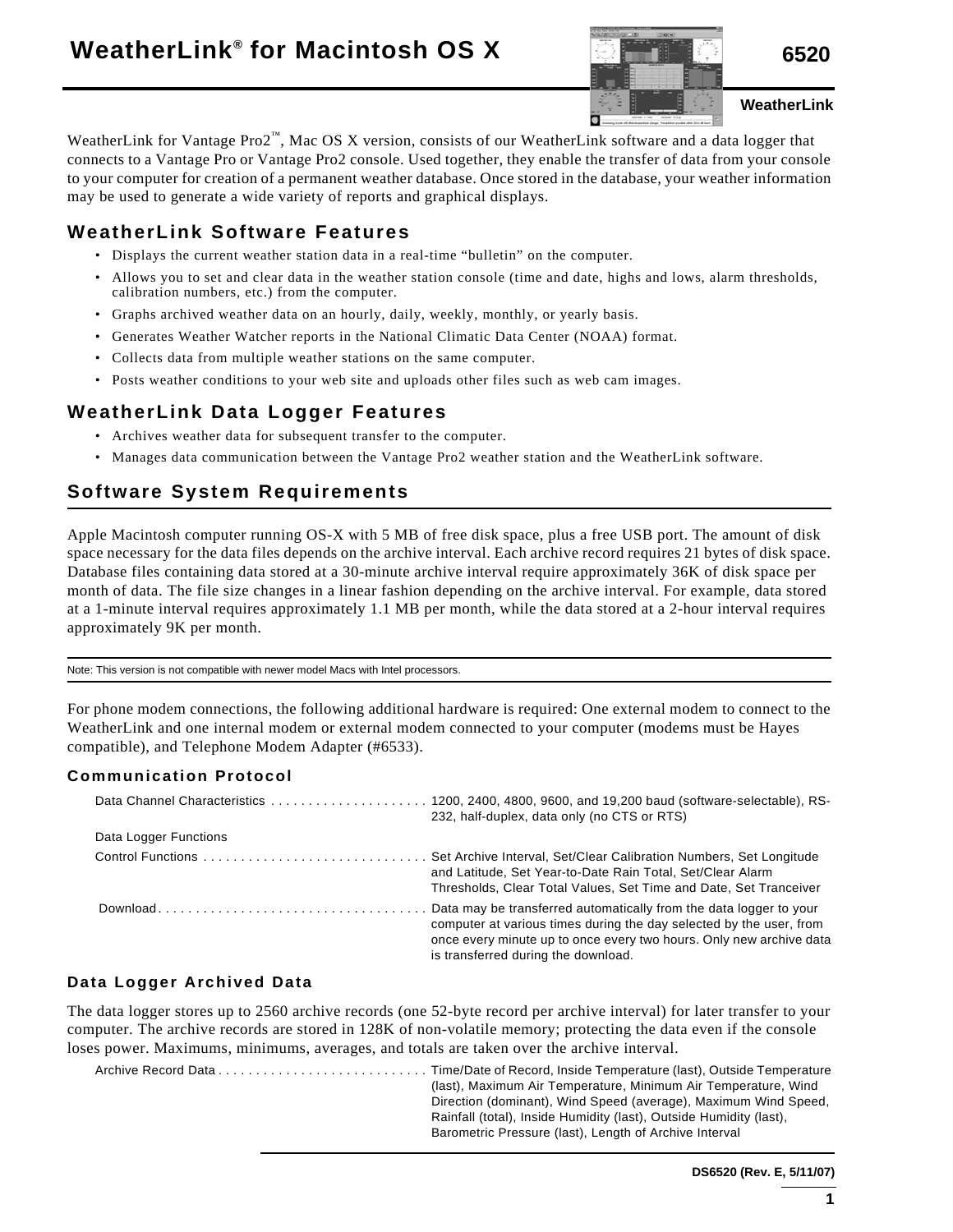**WeatherLink**

Archive Interval . . . . . . . . . . . . . . . . . . . . . . . . . . . . . . . . User-selectable from the following intervals (in minutes): 1, 5, 10, 15, 30, 60, or 120

Archive Storage Capacity (the amount of time before the archive is completely filled):

| 120 Minute Archive Interval 213 days |  |
|--------------------------------------|--|
|                                      |  |

Data Display Options

Real-Time Displays (these displays update in real-time).

Note: Some of the weather data and reports listed here require optional sensors.

|                          | Graphical Bulletin (charts, plots and dials) Inside Temperature, Outside Temperature, Heat Index, Wind Chill,<br>Dew Point, Wind Direction (0°-360°), Wind Speed, Daily Rain Total,<br>Monthly Rain Total, Year-to-Date Rain Total, Storm Total, Rain Rate,<br>Inside Humidity, Outside Humidity, Barometer, Barometer 6-hour<br>Plot, Solar Radiation, UV Index, Forecast Icons, and Illuminated<br>Fraction of the Moon Disk. |
|--------------------------|---------------------------------------------------------------------------------------------------------------------------------------------------------------------------------------------------------------------------------------------------------------------------------------------------------------------------------------------------------------------------------------------------------------------------------|
|                          | Summary Window (text) Inside Temperature, Outside Temperature, Heat Index, Wind Chill,<br>Inside Humidity, Outside Humidity, Dew Point, Wind Speed, 10<br>Minute Avg Wind Speed, Wind Direction (0°-360°), Barometer, Rain<br>Rate, Solar Radiation, UV, Rain (Daily, Storm, Month, Year), Sunrise,<br>Sunset, Moon Phase, Forecast.                                                                                            |
|                          |                                                                                                                                                                                                                                                                                                                                                                                                                                 |
| <b>Plotting Displays</b> |                                                                                                                                                                                                                                                                                                                                                                                                                                 |
|                          | plotted on a single graph) over any of the following spans (1 hr, 4 hr, 8<br>hr, 12 hr, 1 day, 3 days, Week, Month, Year). Multiple dates may also<br>be plotted on the same graph.                                                                                                                                                                                                                                             |
|                          | Three stacked line graphs (multiple variables may be plotted on a<br>single graph), which can be updated at the time of each archive<br>interval. Strip charts may use any of the following spans (1 hr, 4 hr, 8<br>hr, 12 hr, 1 day, 3 days, Week, Month, Year).                                                                                                                                                               |
| Reports                  |                                                                                                                                                                                                                                                                                                                                                                                                                                 |
|                          | during a specified period of time. Typically used to determine if the<br>coldness requirement for a fruit tree in dormancy has been met.                                                                                                                                                                                                                                                                                        |
|                          | unlimited number of crops or pests; base and upper development<br>thresholds and development totals entered by user.                                                                                                                                                                                                                                                                                                            |
|                          | (NOAA) Monthly Weather Watcher report.                                                                                                                                                                                                                                                                                                                                                                                          |
|                          | (NOAA) Yearly Weather Watcher report.                                                                                                                                                                                                                                                                                                                                                                                           |
|                          | some other threshold). Typically used to determine a time to plant<br>crops.                                                                                                                                                                                                                                                                                                                                                    |
|                          | and date.                                                                                                                                                                                                                                                                                                                                                                                                                       |
|                          | Temperature/Humidity Hours Calculates the number of hours the temperature has been either<br>above or below a given threshold, and that during which time the<br>humidity was above a given threshold from a given start date.<br>Typically used to track conditions for the development of agricultural<br>pests and molds.                                                                                                    |
|                          | Calculates rainfall totals broken down by month and year. Rainfall<br>data may be altered and data may be added to reflect rainfall totals<br>for months and years which are not contained in your weather<br>database.                                                                                                                                                                                                         |